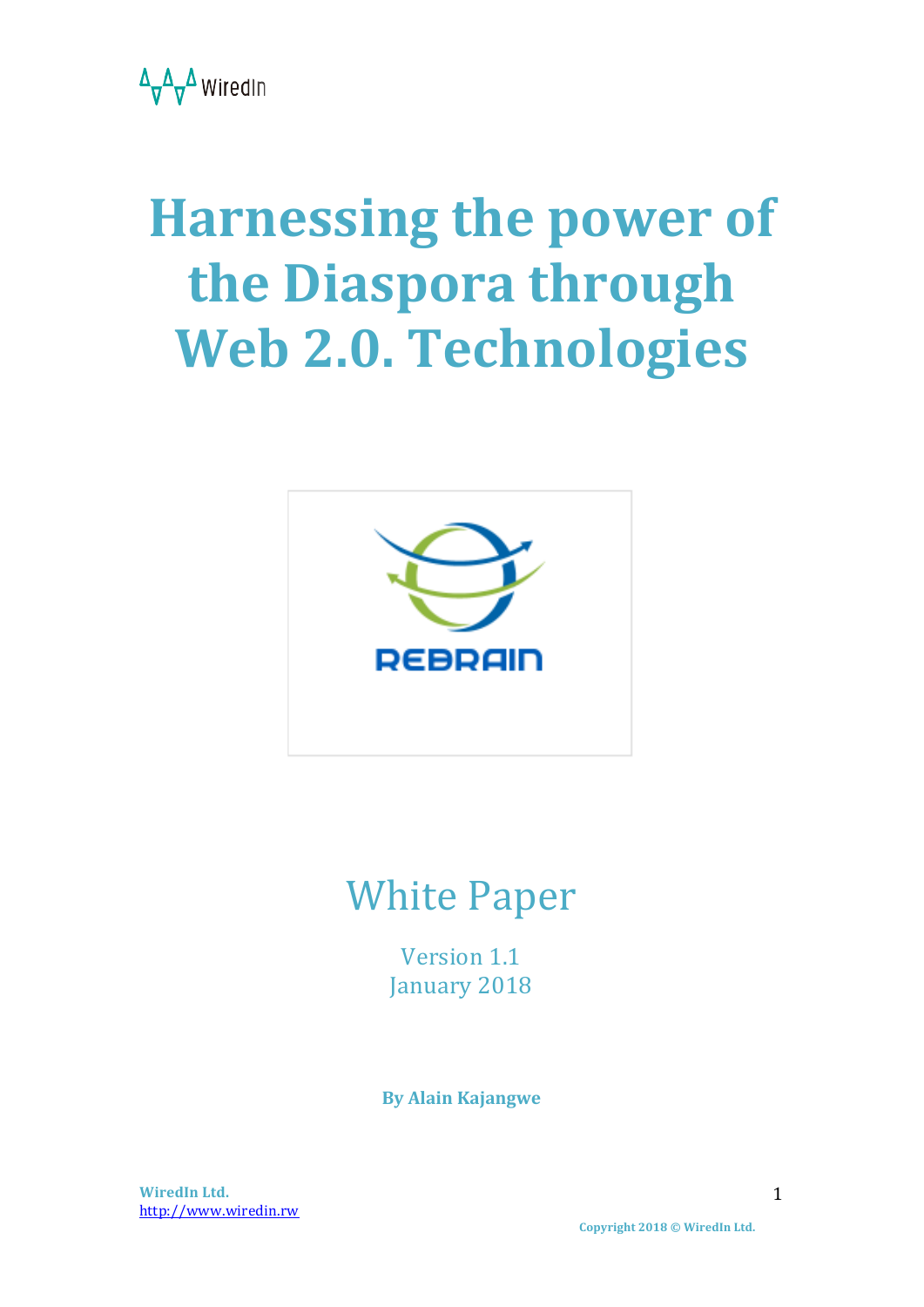# $\Delta_{\overline{V}}\Delta_{\overline{V}}\Delta$  WiredIn

### **Table of Contents**

| 1.1.         |                                                                            |  |
|--------------|----------------------------------------------------------------------------|--|
| 1.2.         |                                                                            |  |
| 1.3.         |                                                                            |  |
|              |                                                                            |  |
|              | 1.4.1. Rebrain a Knowledge Sharing Tool - Communities Of Practice (CoPs) 9 |  |
|              |                                                                            |  |
|              |                                                                            |  |
|              |                                                                            |  |
| 2.1.         |                                                                            |  |
| 2.2.         |                                                                            |  |
|              |                                                                            |  |
|              |                                                                            |  |
|              |                                                                            |  |
|              |                                                                            |  |
| 3.2.         |                                                                            |  |
| 3.3.         | <b>Special Premium Accounts for Institutions in Home Countries13</b>       |  |
|              |                                                                            |  |
|              |                                                                            |  |
| 3.5.         |                                                                            |  |
|              |                                                                            |  |
|              |                                                                            |  |
|              |                                                                            |  |
| 4.2.<br>4.3. |                                                                            |  |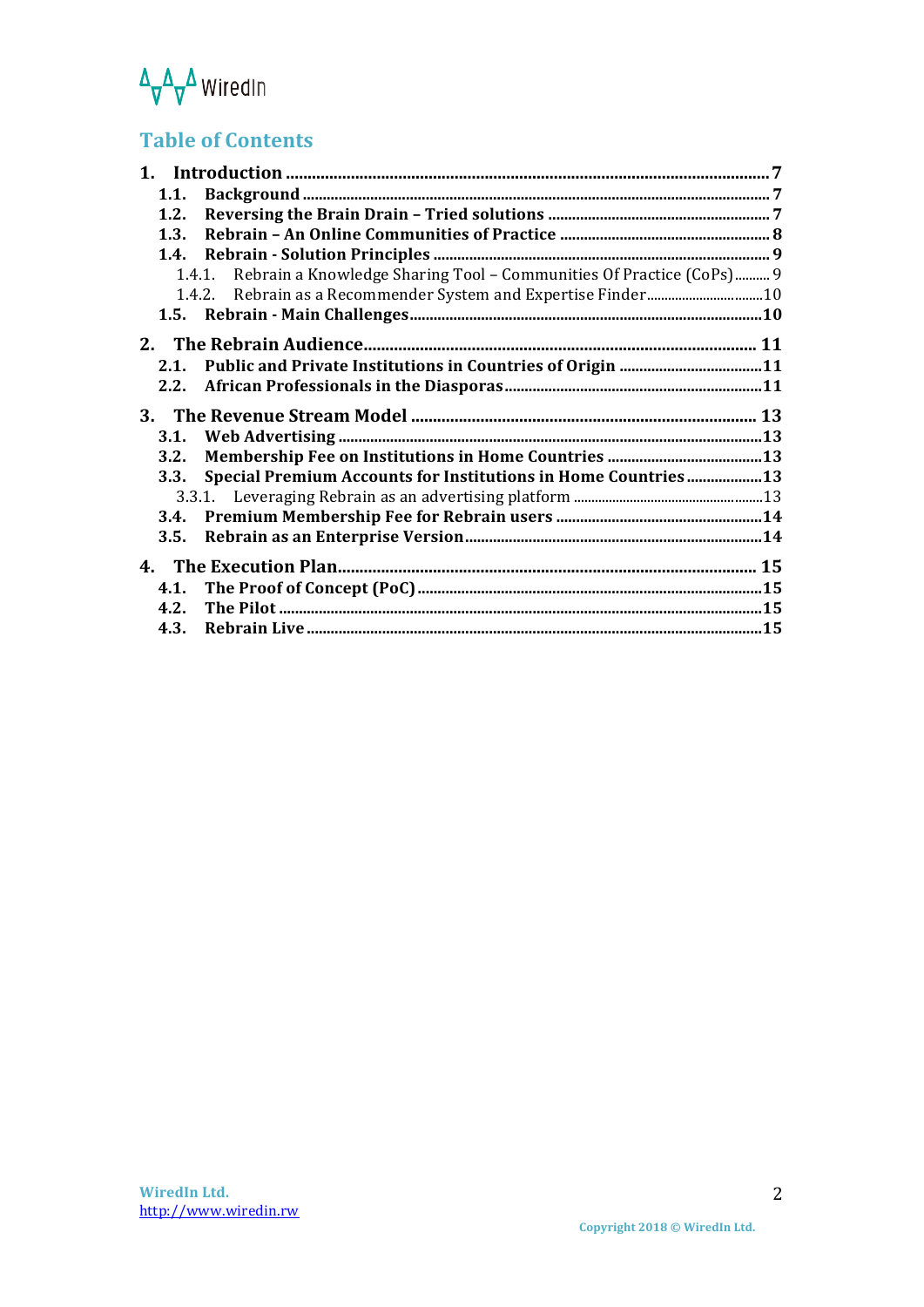

### Preface

 $\bigcap$  uffice to say that the news coming out of Africa, or about Africa isn't always Suffice to say that the news coming out of Africa, or about Africa isn't always<br>
comforting or flattering, from endless wars to chronic poverty, to diseases and rampant under-development, the list is long. Some have started talking about an "Afro-Pessimism". Yet Africa is blessed with an abundance of natural resources and the most important one being its young population. The time has come to view this natural resource as the pivotal driving force in lifting our countries out of poverty, and onto the path of sustained development.

However, Africa remains the continent the most affected by the "Brain Drain" of its most skilled professionals. Africa, as is the case for most other developing regions, has a big number of scientists, engineers, economists, doctors, ... who have studied, work, and own businesses in many developed countries, yet the impact of their professional expertise, research and experience, remains inadequate on the African continent.

There is a lot of research on the subject of the Brain Drain, especially on Africa, and how to reverse this trend. The numbers are staggering and "frightening". Many initiatives exist to try and reverse this trend and begin on the path of the "Brain Gain". However the impact of these initiatives remains marginal considering the needs on the African continent. Furthermore not every professional, who has built a life for himself/herself in their host countries, will find it an easy decision to return to his/her home country to contribute to the country's social and economic development.

While continuing to promote and encourage the return of African professionals living in the diaspora, how do we engage and leverage the contributions of those professionals who are not yet ready to permanently return. How do we get their knowledge, experience and networks to work for Africa?

The purpose of this concept paper and of the Web 2.0 platform 'Rebrain' is to find an innovative way to answer the question above, on how to harness the skills and experience of the professionals living outside of Africa.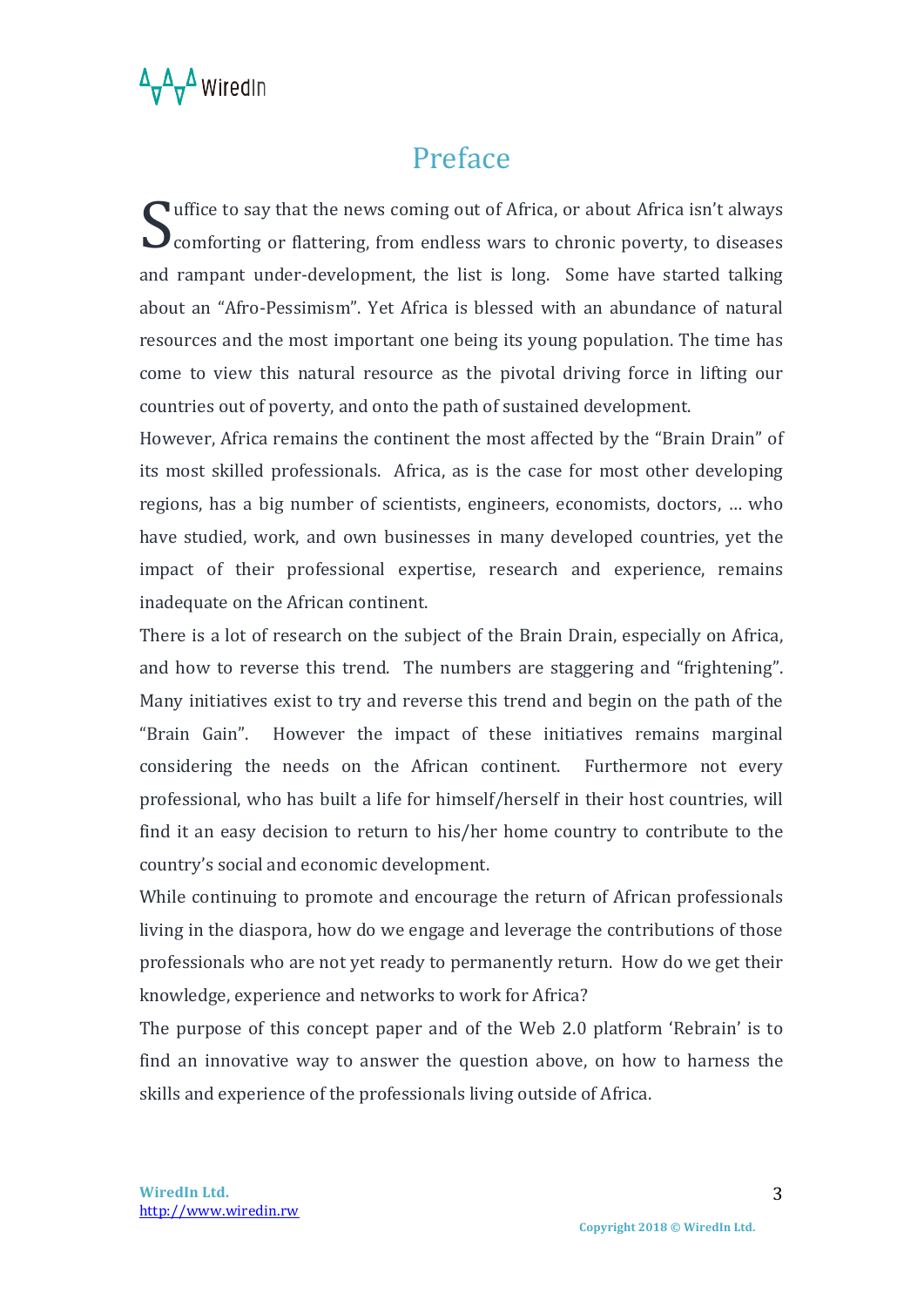### **Executive Summary**

 $\bigcap$  ebrain aims to be a social networking platform that links participating Rebrain aims to be a social networking platform that links participating<br>
Institutions in home countries with potential "followers", in the diaspora. These 'followers' are generally skilled professionals with interests in fields and activities similar to those of the "followed" institution. It is true that African countries have large diaspora groups living and working outside Africa. These groups have in large parts deep rooted relations with their home countries; this is further evidenced by the contributions made through remittances, which are valued in the billions of US Dollars.

However, as the saying goes, "give a man a fish and you feed him for a day, teach him to fish and he will never go hungry again", though these contributions in terms of remittances do contribute to the socio-economic development of countries of origin, a lot more can be done and is expected from these groups with much more to contribute.

In addition to financial contributions, how can African countries leverage and harness the expertise and experience that these diaspora groups possess?

Today, many countries in Africa, especially those with the largest diaspora groups, have come up with various strategies to harness the resources of the diaspora.

These strategies include the utilization of Diasporas to facilitate cross-border trade, investment, and access to advanced technology and skills. This last point about access to advanced technology and skills is mainly true to countries like China and India, and less true to African countries, where evidence of this is limited.

According to a study conducted by the World Bank<sup>1</sup>: the migration of highly educated or skilled people is critical, controversial and a difficult subject. It is critical because it involves the transfer of human capital, which is a key economic growth and poverty reduction. It is controversial because, in many cases, the transfer takes place from countries suffering from scarcity of such resources to

**WiredIn Ltd.**  <sup>1</sup> http://documents.worldbank.org/curated/en/721621468194077795/pdf/616360PUB0REPL0d0EPI009780821382578.pdf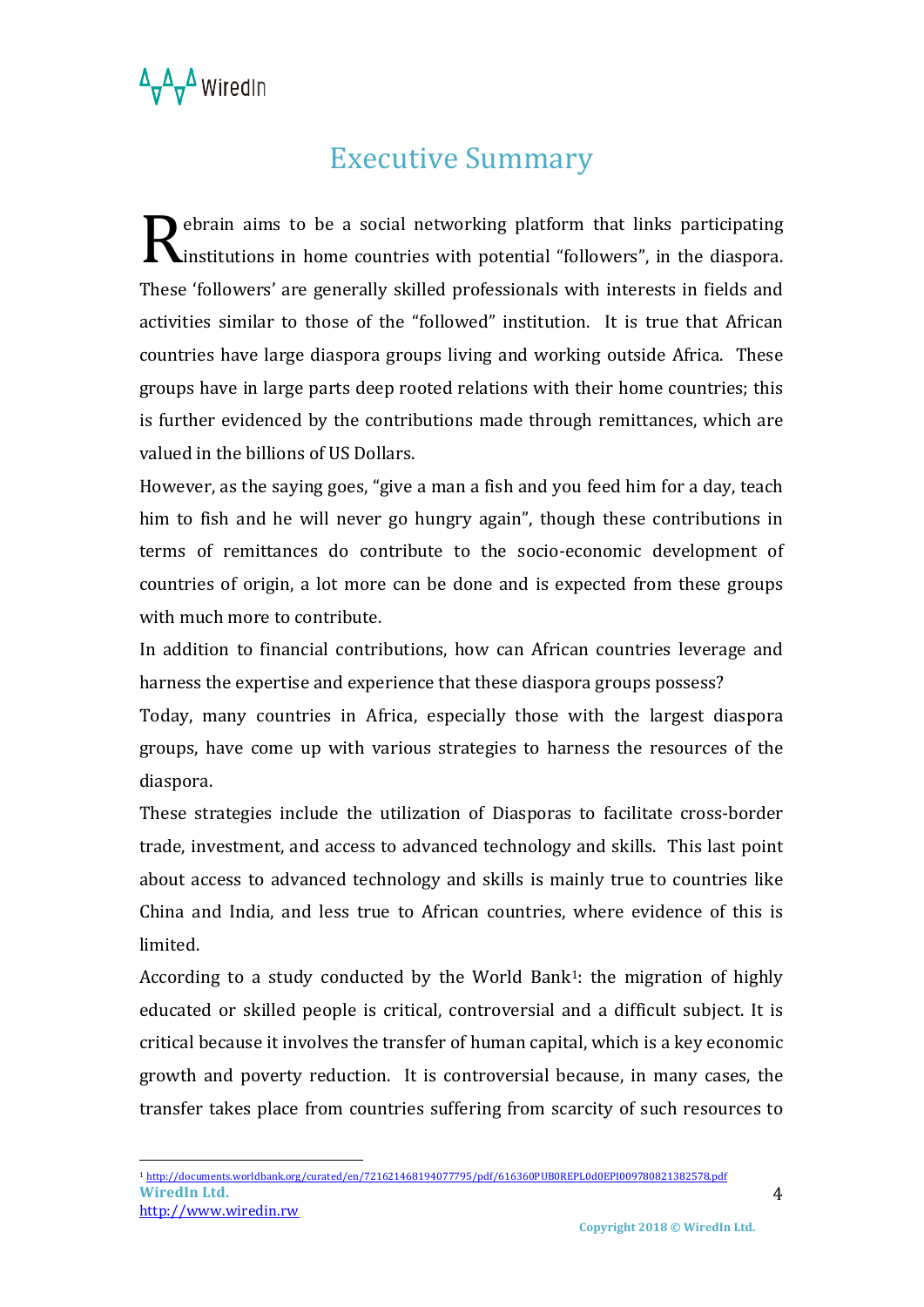### $\Delta_{\overline{V}}\Delta_{\overline{V}}\Delta$  Wiredln

countries enjoving relative abundance. It is difficult to analyze because the general lack of data means that neither the causes nor the impacts of the phenomenon are well understood.

Although the causes of such migrations can vary tremendously, however one aspect remains a constant, and that is the emotional ties that each migrant still harbors towards his/her home country.

Despite these well-established emotional ties, it remains difficult for skilled migrants to leave the lives that they have created for themselves in the host countries in order to return home and contribute their skills and know-how to the development of their home countries.

With these few facts in mind, one needs to look for an in-between solution that does not always require the physical presence of these experts in their home countries in order for them to have an impact.

It is in this context that we have, for some time now, been thinking, and started working on a social networking platform, whose purpose is to tap into this pool of highly skilled professionals that live and work outside the African continent. Our initial idea is to pair individuals' skills and ideas with various institutions in countries of origin.

The main idea is to get local institutions to publish/post, where this is possible, projects that are being contemplated in order to attract foreign based skilled labor and/or constructive ideas and concepts on how to successfully implement such projects, without necessarily requiring the help of expatriates.

This pairing based on professional skills would help local institutions have a pool of CVs from which they could hire for specific positions that usually end up being filled by expatriates. For the professionals living outside Africa, this could help them keep track of areas of interest in their respective countries, and or regions, even though they might not be ready to go back and settle home, but still want to maintain links with their respective countries. They could, through Rebrain, positively contribute with implementation ideas on specific projects that match their area of expertise. In some other cases, Rebrain is a platform to share research ideas that could be viewed and where relevant taken up by local institutions for the improvement of Africa.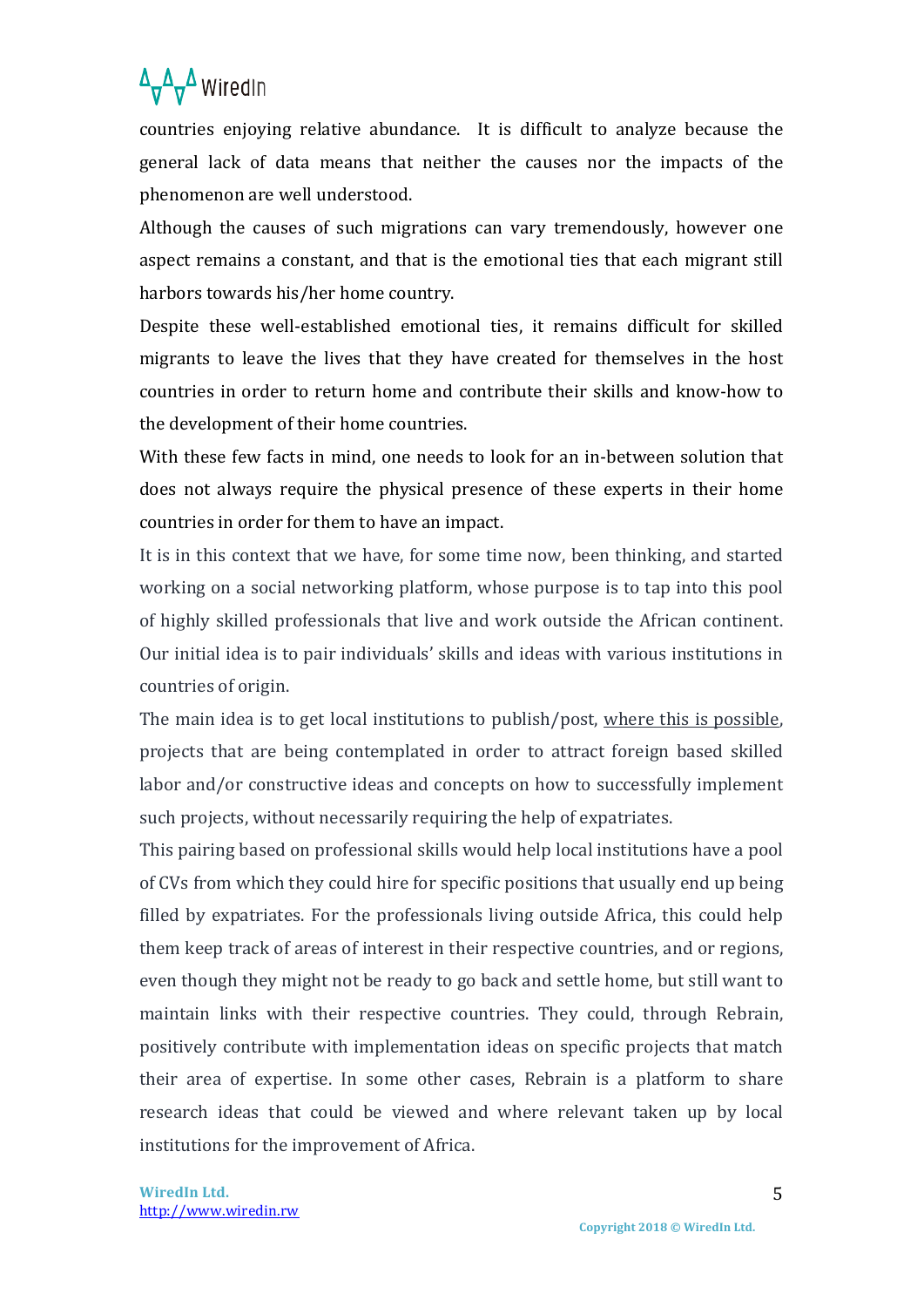

These contributions, after the successful pairings between individuals 'skills and publicized projects and/or concepts, could come in the form of one deciding to go back home and be hired full-time on those projects, commit to work part-time on some portion of the project (on holidays back home, for example), or share with the local institutions their experiences and know-how in dealing with similar projects in their current or past jobs.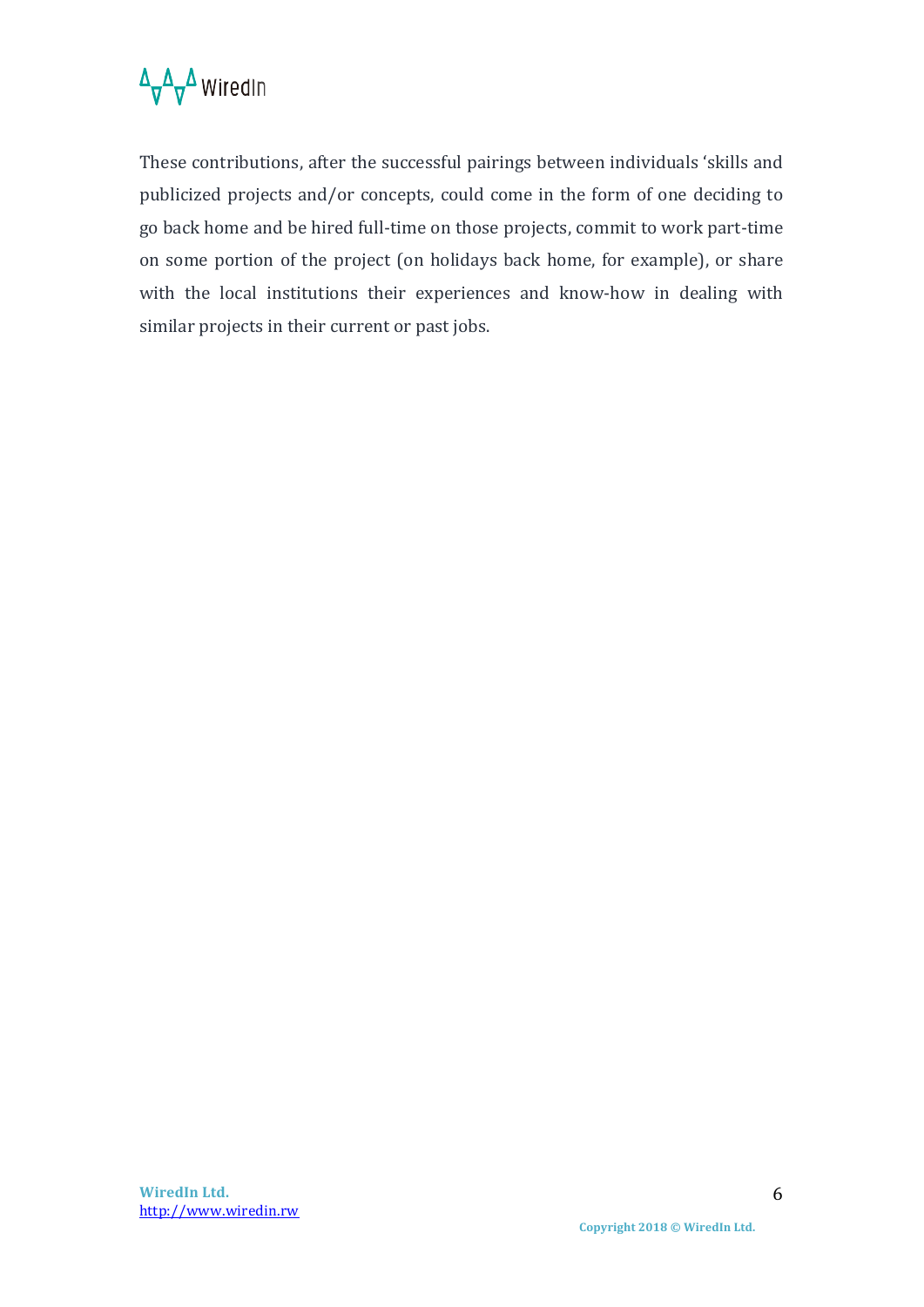A<sub>v</sub>A WiredIn

#### **1. Introduction**

*"The number of skilled people and professionals our continent has lost over the decades is truly frightening.*  Since 1990, Africa lost 20,000 academic professionals who left their countries [and] 10 percent of highly skilled<br>information technology and finance professionals have also left the continent in recent years … It is estima *that more African scientists and engineers live and work in the USA and the UK than anywhere else in the world" Thabo Mbeki – Former South African president*

#### **1.1.Background**

ccording to a 2013 United Nations report<sup>2</sup>, one in nine Africans with a **Leertiary** education  $-$  "2.9 million people live and work in developed countries; in Europe, North America and elsewhere"<sup>3</sup>. The consequence of such a big loss of skilled professionals becomes more apparent when, the Deputy Director-General of the International Organization for Migration (IOM) notes that overall Africa spends more than USD 4 billion a year in the recruitment and hiring of about 100,000 non-African expatriates to fill this void. A

#### **1.2. Reversing the Brain Drain – Tried solutions**

any varyingly successful initiatives have been put in place and tried out I through out the years, in order to reverse Africa's 'Brain Drain', and tap into the skills of African expatriates. M

Some initiatives involve the physical relocation of expatriate Africans either to their home countries or elsewhere on the continent. But these programs require large sums of money and some expatriates may wish to be repatriated with their entire families. Repatriation does not always offer the expected results. "The IOM's Reintegration of Qualified African Nationals Program, which ran from 1983 to 1999, only managed to relocate about 2,000 nationals to 11 participating countries."4

Other initiatives rely on 'Building Networks' of professionals that try to make it easier for skilled workers, in specific areas of work, to provide specific services to people back home. For example there are networks of South African doctors living in Canada, which make it easier for these doctors to provide medical services. 

 

<sup>3</sup> https://qz.com/599140/how-severe-is-africas-brain-drain

<sup>2</sup> http://www.oecd.org/els/mig/World-Migration-in-Figures.pdf

**WiredIn Ltd.** <sup>4</sup> http://www.un.org/en/africarenewal/vol17no2/172brain.htm

http://www.wiredin.rw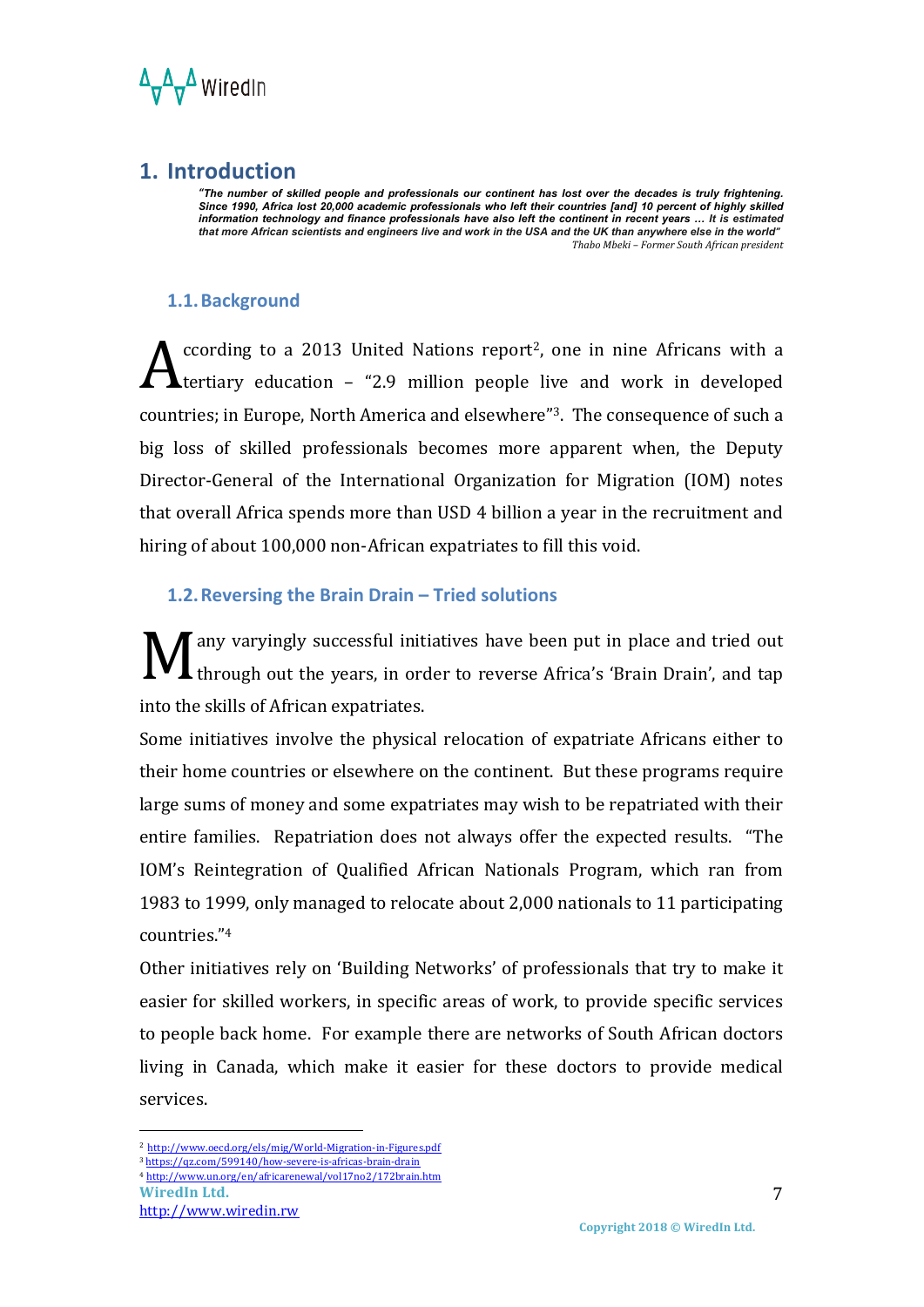### $\Delta_{\overline{V}}\Delta_{\overline{V}}\Delta$  Wiredln

These types of initiatives referred to as "sequenced visits", may include short stays, on a number of occasions, to service a particular need, for example, "a request for a specialist doctor in a remote part of Africa". This doctor continues to live and work abroad, returning when needed to complement the work of teams in the African country.

This approach is among the most popular because it does not require participants to permanently relocate to their home countries.

#### 1.3. Rebrain – An Online Communities of Practice

"A community of practice is a group of people who share a concern or a passion for something they do and interact *regularly to learn to do it better." Dr. Etienne Wenger*

ebrain as a "Communities of Practice  $(CoPs)^{1/5}$ , is a gathering place of people with common interests, a place for people seeking and sharing experience and interests. Many of the African professionals living and working outside of Africa have strong 'emotional ties' with the continent of Africa, and are/would be willing participants in many of the existing initiatives to reverse the brain drain, we have embarked on creating a solution that would 'complement' some of the most preferred programs. Programs such as the IOM's Migration for Development in Africa aim to leverage the skills and capabilities of diaspora based professionals by organizing "sequenced trips of short stays" to help and complement the local resources. R

However these programs present some limitations, mainly their sustainability and impact over time. First, organizing such trips is undoubtedly expensive and can happen only a couple or a few times during the course of the year. Second, these trips have to rely on the availability of these professionals, who can afford this time only during their holidays/breaks from their professional jobs in the host countries.

The Rebrain platform aims to improve these solutions of pairing local needs to targeted professionals without being refrained by the two main limitations, which are the cost of organizing homebound trips and the availability of the professionals. 

Rebrain is built on the basis of a 'knowledge sharing' social networking platform working with local government, private institutions, individuals and businesses,

**WiredIn Ltd.**  <sup>5</sup> https://wenger-trayner.com/wp-content/uploads/2012/01/09-10-27-CoPs-and-systems-v2.01.pdf

http://www.wiredin.rw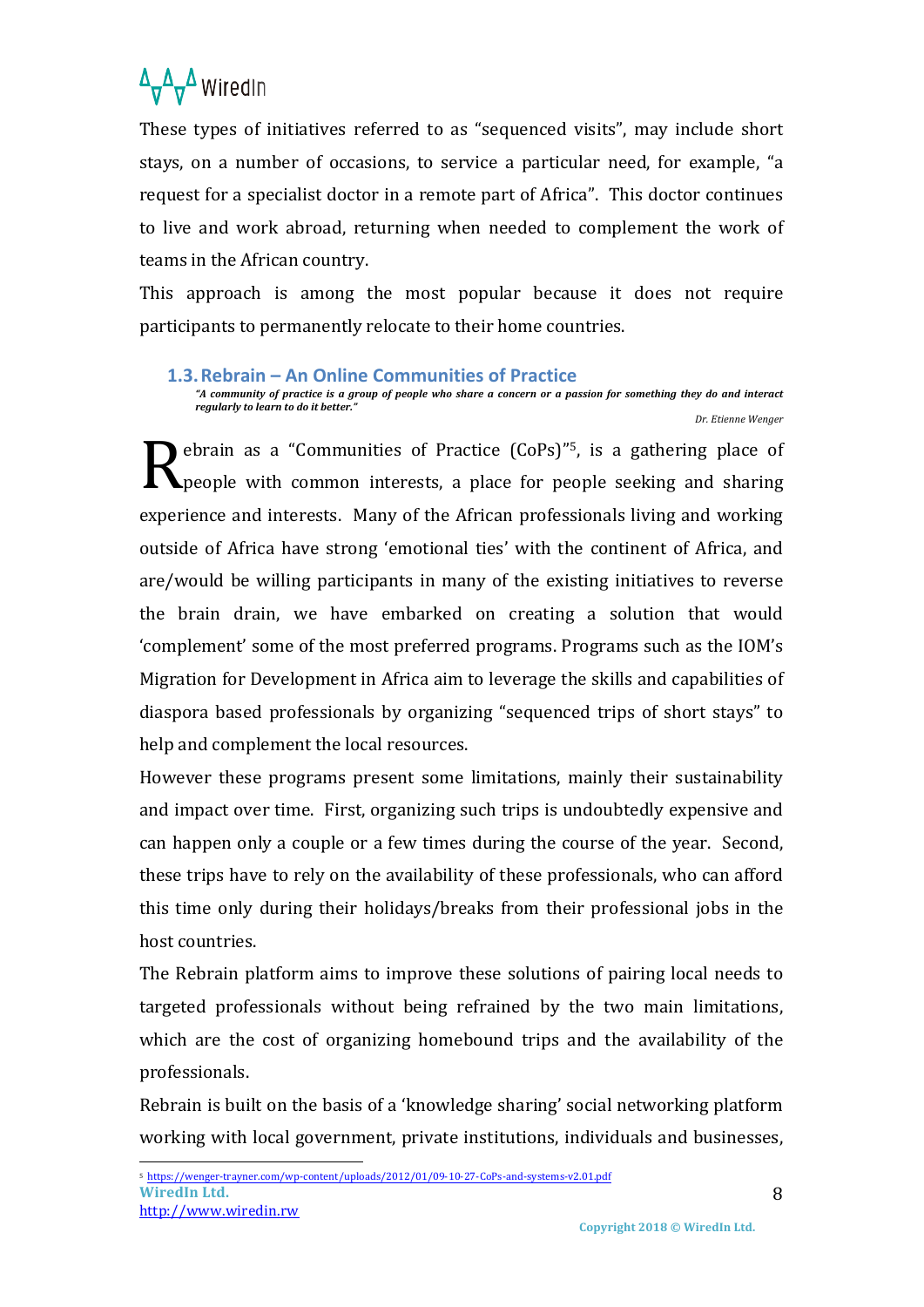

etc., to provide them with a platform where they can expose specific needs on their daily tasks, planned work, or technical issues requiring some expert troubleshooting. Each participating institution once registered on the Rebrain platform is viewable by a growing community of experts from around the world, who have also registered on the Rebrain platform as 'Expert' users and who have indicated their area of expertise and interest. From this provided information, the Rebrain platform makes pairing suggestions to these 'Experts' to 'follow' institutions in their home countries that meet their areas of expertise and interest. Once the 'Expert' follows a participating institution, he is able to receive notifications on his/her profile, whenever the paired institution creates an 'action', on the Rebrain platform, requiring expert advice. In this situation, the expert might need from a few minutes to months, on his/her personal computer, depending on the complexity of the problem; to help solve whatever issue the home institution would have reported. For the home-based institutions they can expect to be actively followed by countless enthusiastic professionals who possess the skills and experience that might be in short supply at home. For a home institution looking for an answer to a complex problem, they can expect a big, rich and diversified solution set. In some cases the institution will likely get, through hundreds of comments and messages, more than what was initially sought, because 'followers' will be from many different countries and continents, and with different thought processes, leading to different approaches on how to solve a specific problem.

#### **1.4. Rebrain - Solution Principles**

#### 1.4.1. **Rebrain a Knowledge Sharing Tool – Communities Of Practice (CoPs)**

Rebrain offers a place where knowledge, expertise and experience are<br>Resought and shared by members. Rebrain as a CoPs offers access to sought and shared by members. Rebrain as a CoPs offers access to information, strategies, templates, best practices and examples to support institutions in our home countries. The home-based institution once matched to a group of people that have shown similar interests, can initiate a 'query process' that will bring the initial question to the attention of the community of diaspora experts following the institution, or those experts possessing the required

**WiredIn Ltd.** http://www.wiredin.rw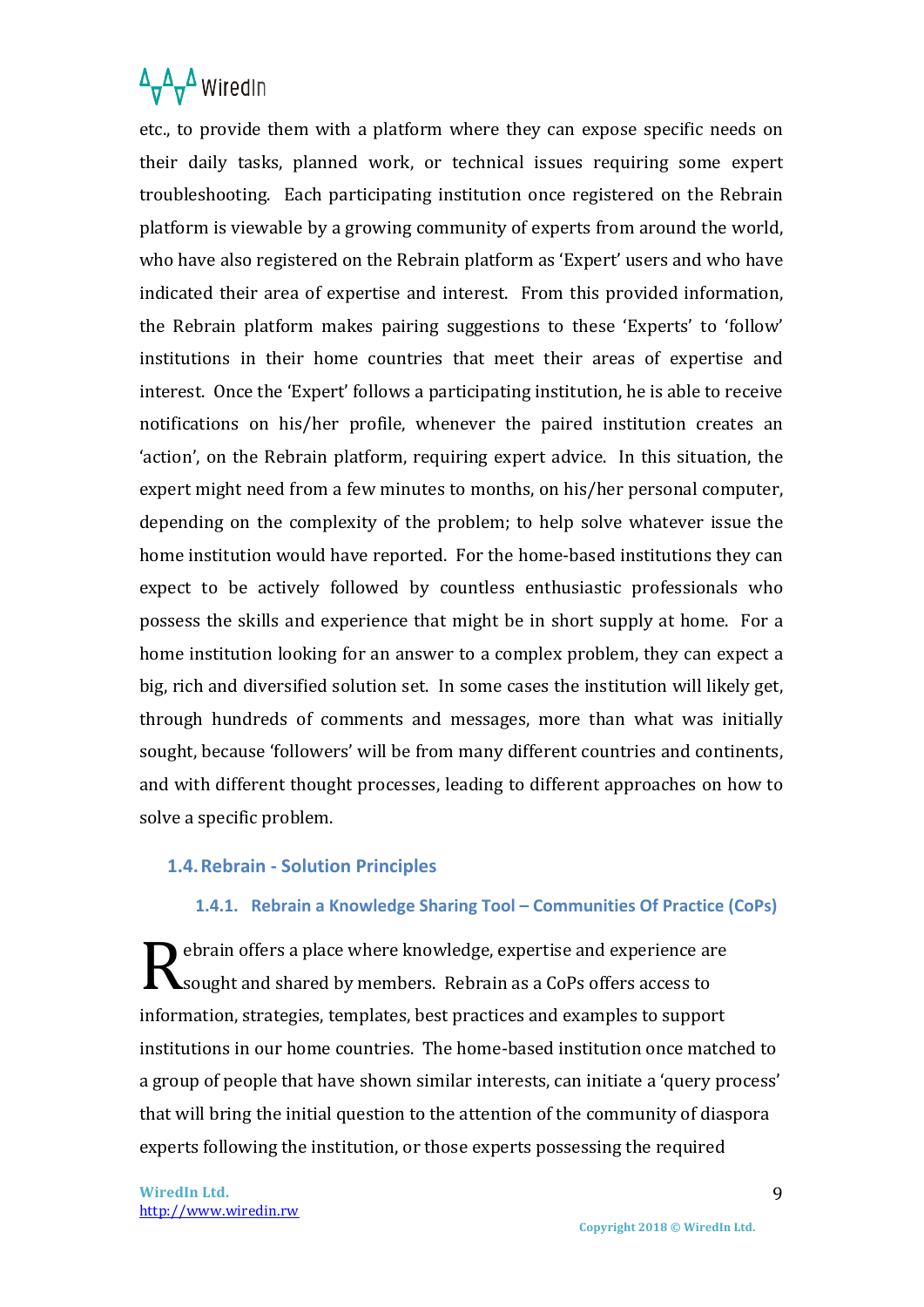### $\Delta_{\overline{V}}\Delta_{\overline{V}}\Delta$  Wiredln

knowledge and have indicated a willingness to share their knowledge and experience.

#### **1.4.2. Rebrain as a Recommender System and Expertise Finder**<sup>6</sup>

ebrain is also an 'expertise finder' that finds expert users according to their Rebrain is also an 'expertise finder' that finds expert users according to their<br>Rexpertise, experience and preferences, and then matching them with an institution's area of work, needs and requirements. The logic behind Rebrain is to find professionals around the world with the appropriate expertise to answer a question submitted by a participating institution. An institution submitting a question will have the benefit that their problem will be solved collectively.

#### **1.5.Rebrain - Main Challenges**

The biggest challenge is how to attract government institutions as well as The biggest challenge is how to attract government institutions as well as private institutions to publish those projects that are not security sensitive, in order for them to be viewed and scrutinized online by a pool of qualified individuals, and expect contributions from professionals around the world. If we cannot convince these institutions to actively participate in Rebrain, then the main purpose of the application would be lost. As is the case in Open Source projects, the key functionality is to be able to pair many individual contributors to a project.

The second related challenge is how local institutions in home countries will follow up on the professional advice received from experts. If this platform is appealing to the users, then the risk becomes on the amount of information that institutions are likely to receive, thus institutions might experience a sense of 'information overload'. However, Rebrain mitigates this problem by a peerreviewed rating system that promotes and demotes those answers, or contributions that are deemed irrelevant, or unhelpful to the initial questions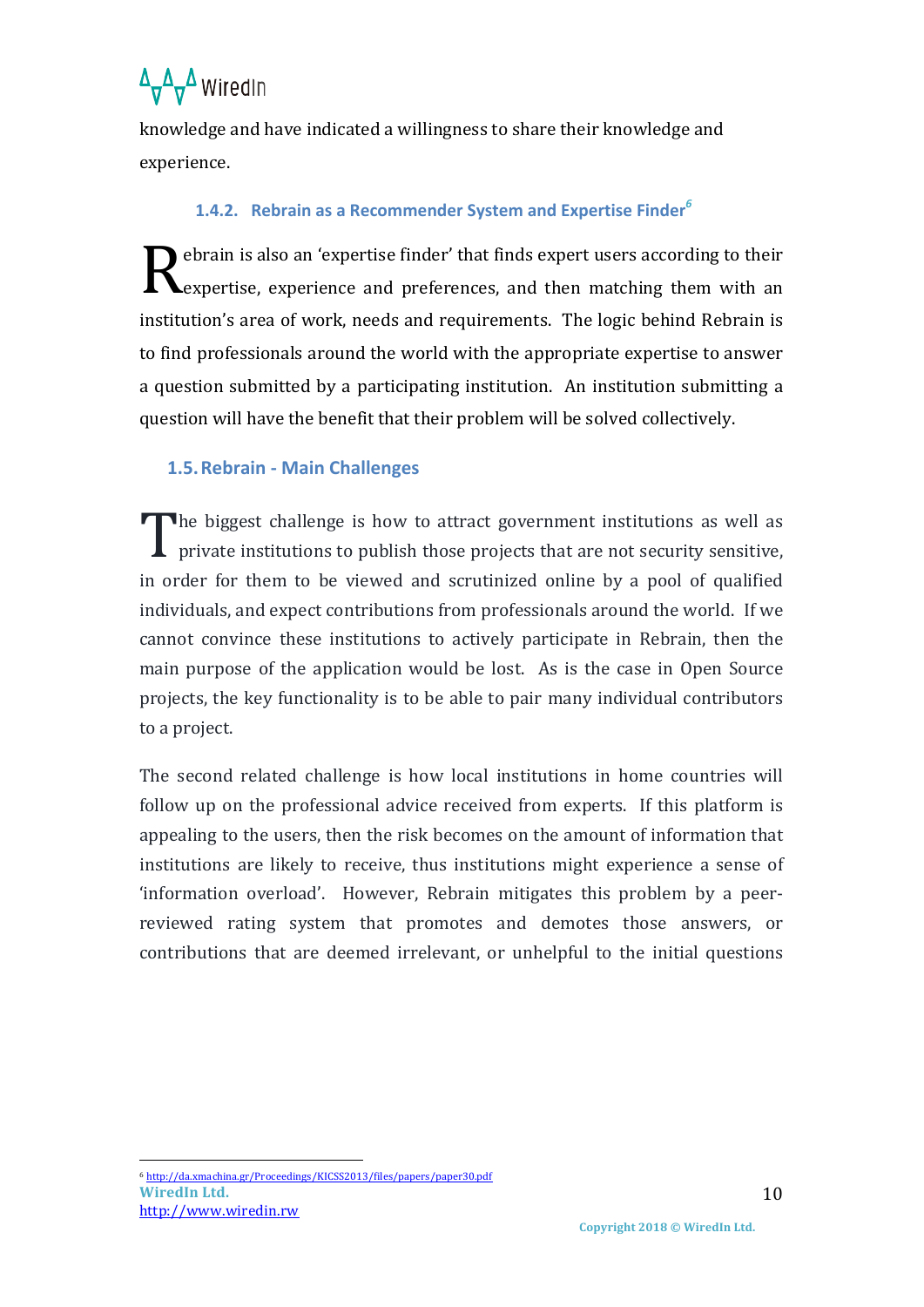

#### **2. The Rebrain Audience**

#### **2.1. Public and Private Institutions in Countries of Origin**

• overnment or private institutions willing to publish all or part of their on-Government or private institutions willing to publish all or part of their on-<br>Going projects, while seeking professional advice, or best practices, from experts around the world. It is now becoming clearer that most of the projects on the continent require a lot of feasibility studies conducted by paid experts that come from the developed world. In my opinion, opening up some of these projects to a wider public that is professionally knowledgeable would help alleviate the tremendous costs of hiring outside consultants to do feasibility studies or any other kind of study. I would compare such an approach to the Open Source community, where you have many engineers spend a little bit of their time contributing on a common project. In the end, these many small intellectual and professional contributions eventually lead to a product capable of competing with traditionally designed and implemented products.

#### **2.2. African Professionals in the Diasporas**

Rebrain allows free online registration for any professional wishing to Submit their professional profile, and looking to be matched with local submit their professional profile, and looking to be matched with local institutions in his/her home country, or matched with institutions in another country, as long as the match is made based on his/her professional interests and expertise.

As a platform for social networking, Rebrain provides all the functionalities of a social networking site. In addition to allowing users to follow participating institutions, Rebrain provides facilities to share expertise on particular projects, share research papers related to on-going projects, help troubleshoot and fix technical issues.

A rating point scheme allows peer-reviews to filter and to eliminate irrelevant contributions.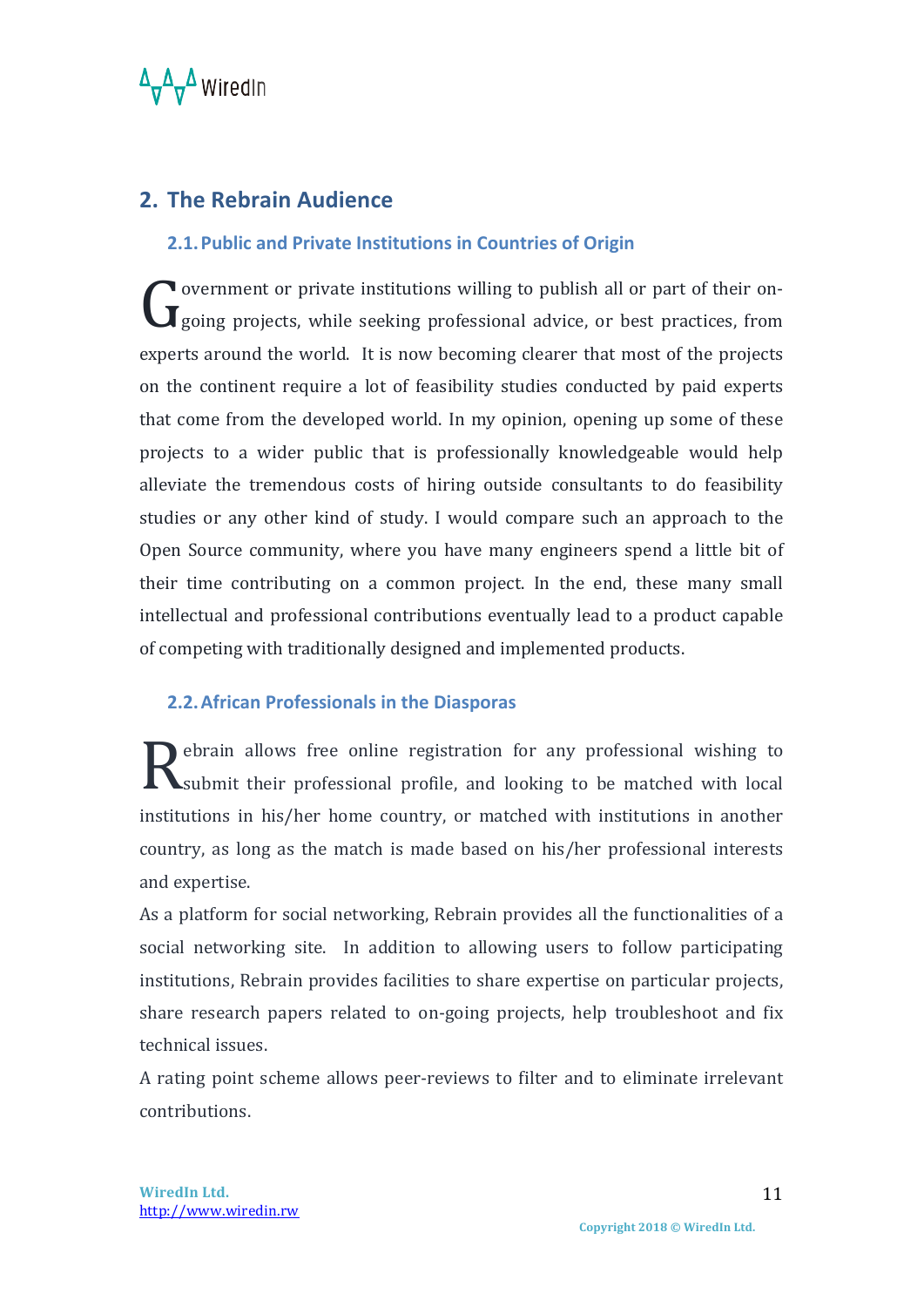### $\Delta_{\mathbf{V}}\Delta_{\mathbf{V}}\Delta$  Wiredln

Rebrain might sound familiar to **LinkedIn**, but different for it is designed to target specific individuals and pair individuals to institutions from their respective country of origin.

Most studies and most testimonies point to a thirst from professionals in the diaspora, to be able to help even if in a very small manner to the development of their home countries.

A platform like Rebrain, even if one is not actively contributing, would give those living and working in the diaspora, a clear understanding of what is happening in their countries of origin in terms of economic and social development.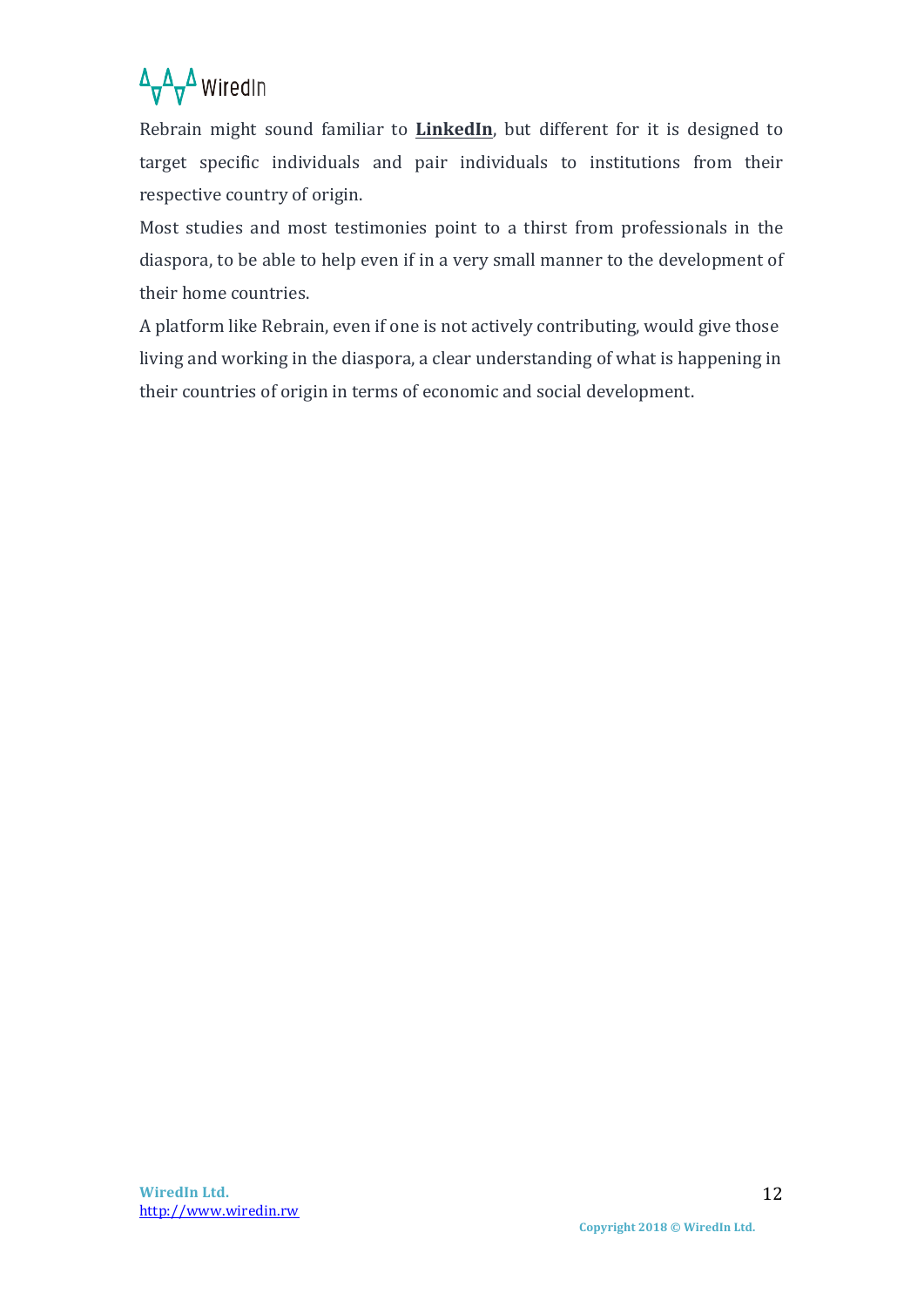

#### **3. The Revenue Stream Model**

#### **3.1.Web Advertising**

Rebrain is a 'knowledge sharing' social networking platform targeting an and also anyone out also anyone out **Laudience of mainly Africans and Africa's enthusiasts, but also anyone out** there with some knowledge and know-how that they would want to share with others. The focus on professionals of African decent, or simply anyone interested in Africa and living outside of the continent of Africa, provides 'Niche Marketing' to advertisers to channel all marketing efforts towards one welldefined segment of the population. With millions of potential users and hundreds, maybe thousands of institutions on the African continent participating, we see a real opportunity for advertisers to showcase their products and services to very specific demographics.

#### **3.2.Membership Fee on Institutions in Home Countries**

**P**articipating institutions in home countries register for the basic services on Rebrain and pay a yearly membership fee. Looking at the breadth of Rebrain and pay a yearly membership fee. Looking at the breadth of services that these institutions can expect to receive from professionals in their chosen fields, compound this with the millions of résumés that these institutions would have access to, we believe that a token membership cost would be commensurate to these expected services and content.

#### **3.3. Special Premium Accounts for Institutions in Home Countries**

#### **3.3.1.** Leveraging Rebrain as an advertising platform

dvertising on the Rebrain platform would be a sure way for local A dvertising on the Rebrain platform would be a sure way for local<br>
institutions to not only get expert advice from the diaspora, but it would also be a platform for these institutions/companies to promote their products and services.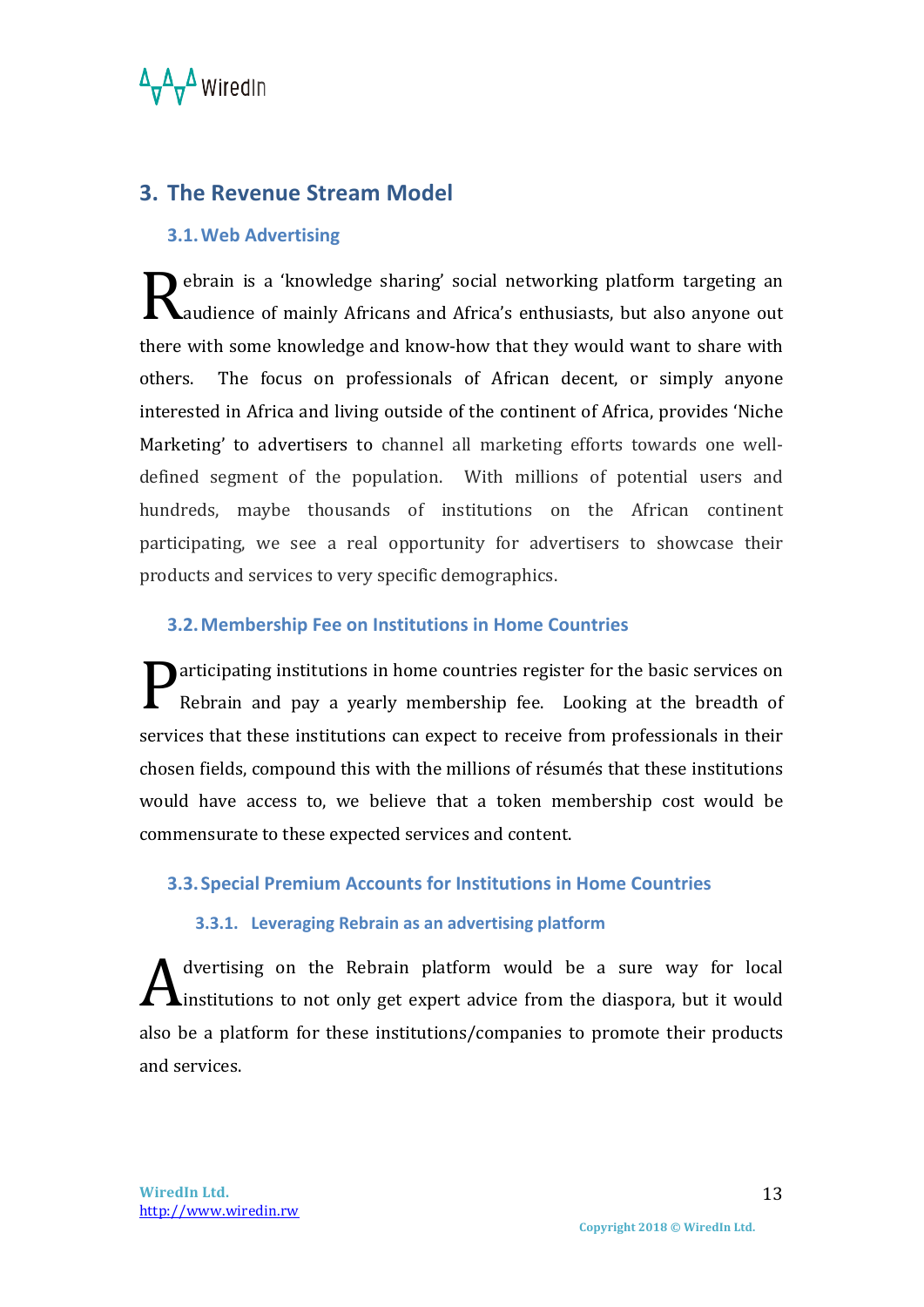

#### **3.4.Premium Membership Fee for Rebrain users**

Rebrain will also offer a premium package to users wanting to take further<br>
their discussions with local institutions.  $\blacktriangle$ their discussions with local institutions.

In such a scenario, the Rebrain team will offer a dedicated liaising service between the professional and the chosen institution. In some cases, the professional would have a product and/or service that they wish to directly propose/sell to local stakeholders. The Rebrain liaising services would take up the task of fully understanding the proposal and advise on the best course of action based on local context.

#### **3.5. Rebrain as an Enterprise Version**

ebrain's enterprise version provides extended control of the platform to Rebrain's enterprise version provides extended control of the platform to the paying institution in order to customize it to its own specific needs. This customization could include how to control the number of people following the institution, could also include how to control who follows and who sees the institution's plans, needs and proprietary processes.